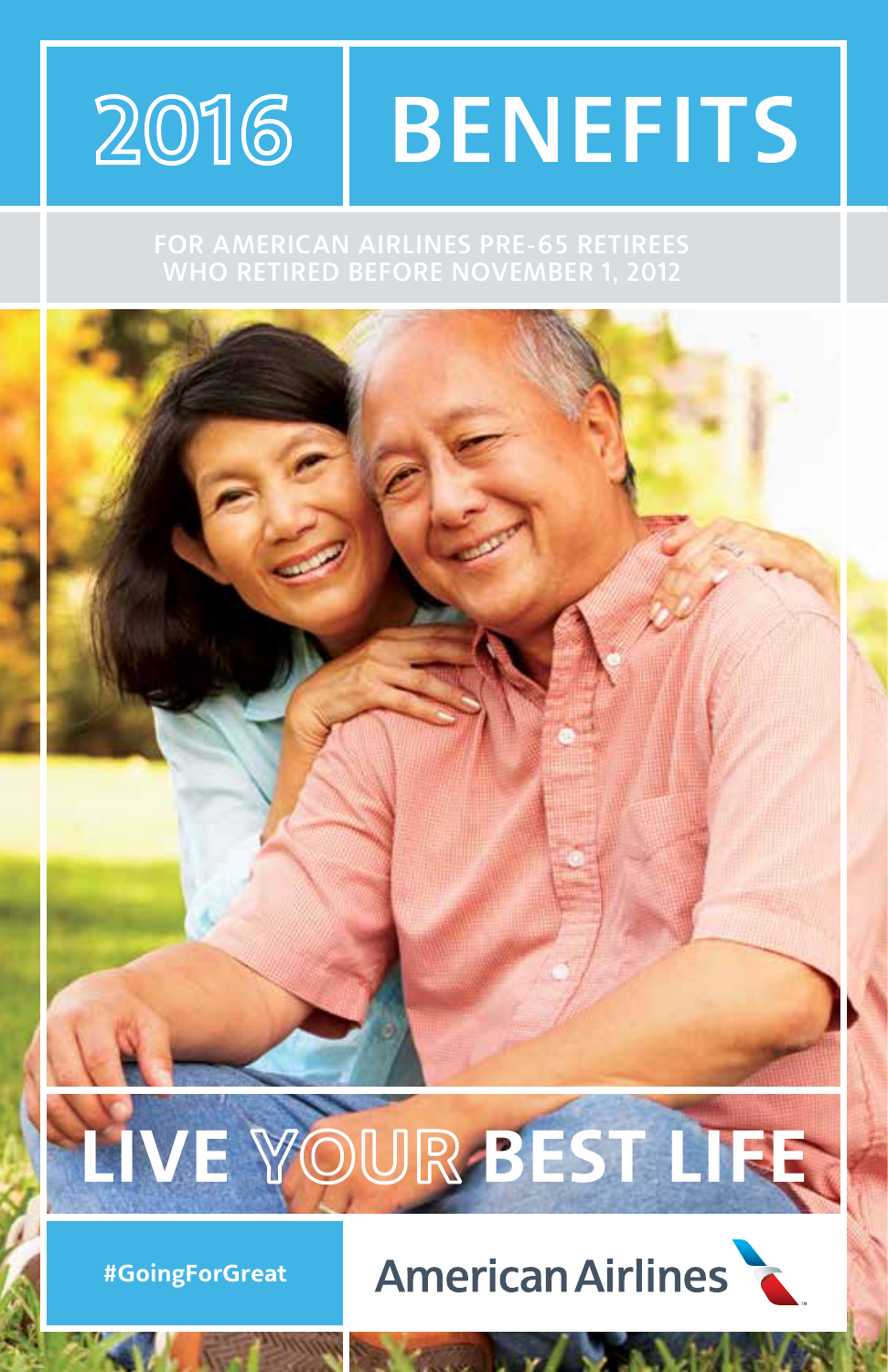#### **2016 BENEFITS**

# RELAX

AMERICAN AIRLINES OFFERS YOU AN ARRAY OF BENEFITS TO HELP YOU LIVE YOUR BEST LIFE

# **MEDICAL WELLNESS PROGRAM VOLUNTARY BENEFITS**



#### **MORE INFORMATION**

This guide provides an overview of the benefits available to you for 2016. You can find more information about your 2016 benefits on the Benefits page of **Retiree Jetnet** (**retirees.aa.com**). You can also contact the Benefits Service Center at **888-860-6178** Monday–Friday, 9 a.m.–6 p.m. (CT).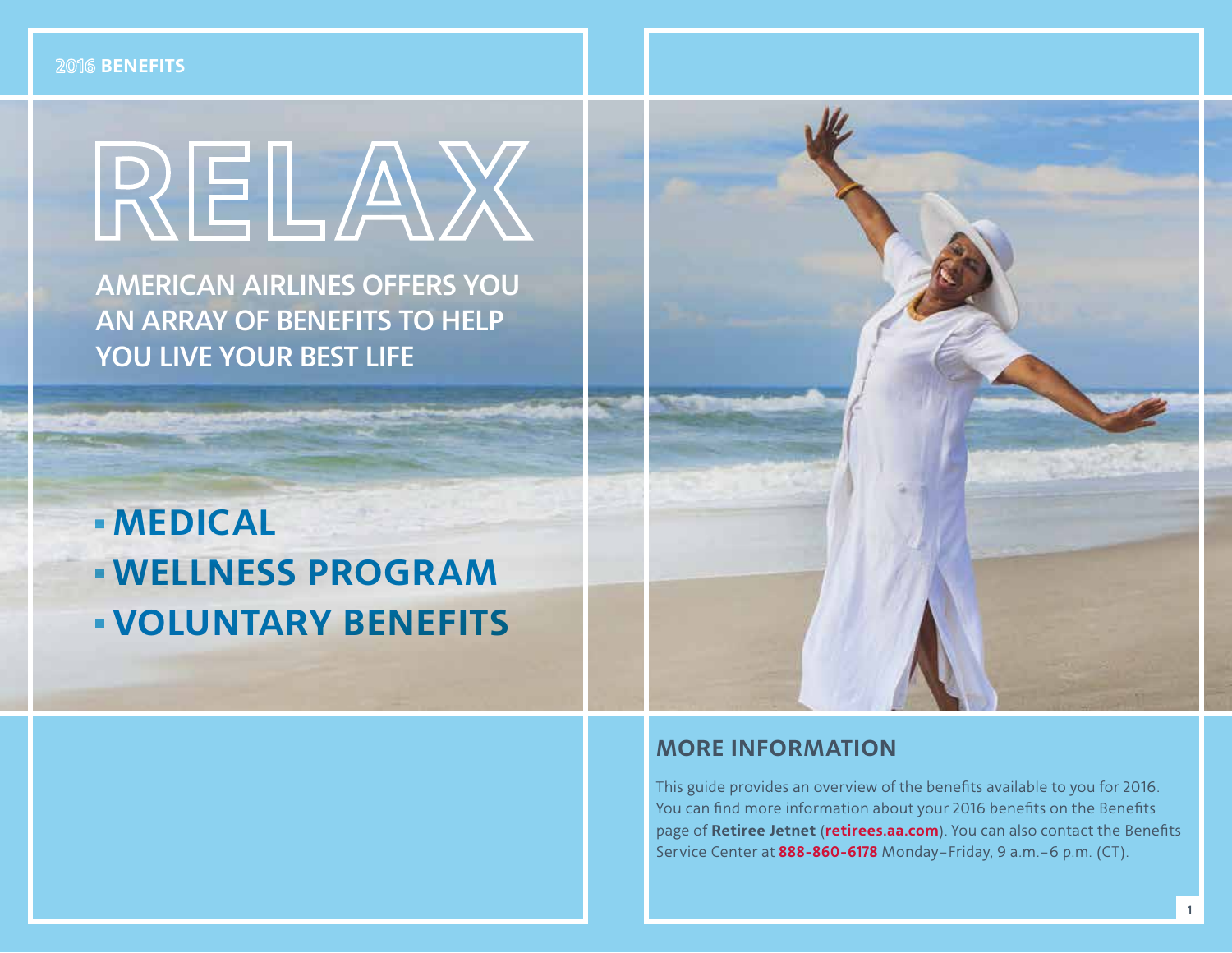#### **LIVE SMART**

# 2016 Annual Enrollment is **October 12–23, 2015**.



#### **REVIEW**

This guide provides an overview of your 2016 medical options. Log in to the Benefits page on **Retiree Jetnet** (**retirees.aa.com**) to find more information, tools and resources to help you make smart choices. You'll find:

- **•** Administrator Map For 2016, there will continue to be two administrators: UnitedHealthcare (UHC) and BlueCross BlueShield of Texas (BCBS). Find your state to see your administrator in 2016.
- **•** Network Providers Find your in-network doctors, hospitals and facilities and link to Express Scripts online to see if your prescriptions are available as generics.

#### **DECIDE**

Based on your individual needs, determine if you want to make changes to your current elections during Annual Enrollment. If you don't, no other action is required — your 2015 coverage choices will carry over into 2016.

#### **ENROLL**

Review and make changes to your current elections by logging in to the Benefits Service Center via **Retiree Jetnet** or **https://resources.hewitt.com/american-airlines** beginning October 12, 2015. Be sure to submit changes by October 23, 2015, 11:59 p.m. (CT).

Call the Benefits Service Center at **888-860-6178** if you have any questions. Representatives are available Monday–Friday from 9 a.m. to 6 p.m. (CT).

#### **THIS IS YOUR CHANCE TO CHANGE HEALTH COVERAGE FOR 2016**

Annual Enrollment is your chance to change your medical coverage election for 2016. If you do not make changes, your current 2015 elections will carry over to 2016. **Please note that if you drop medical coverage for any reason, you cannot re-enroll for retiree benefits at American.**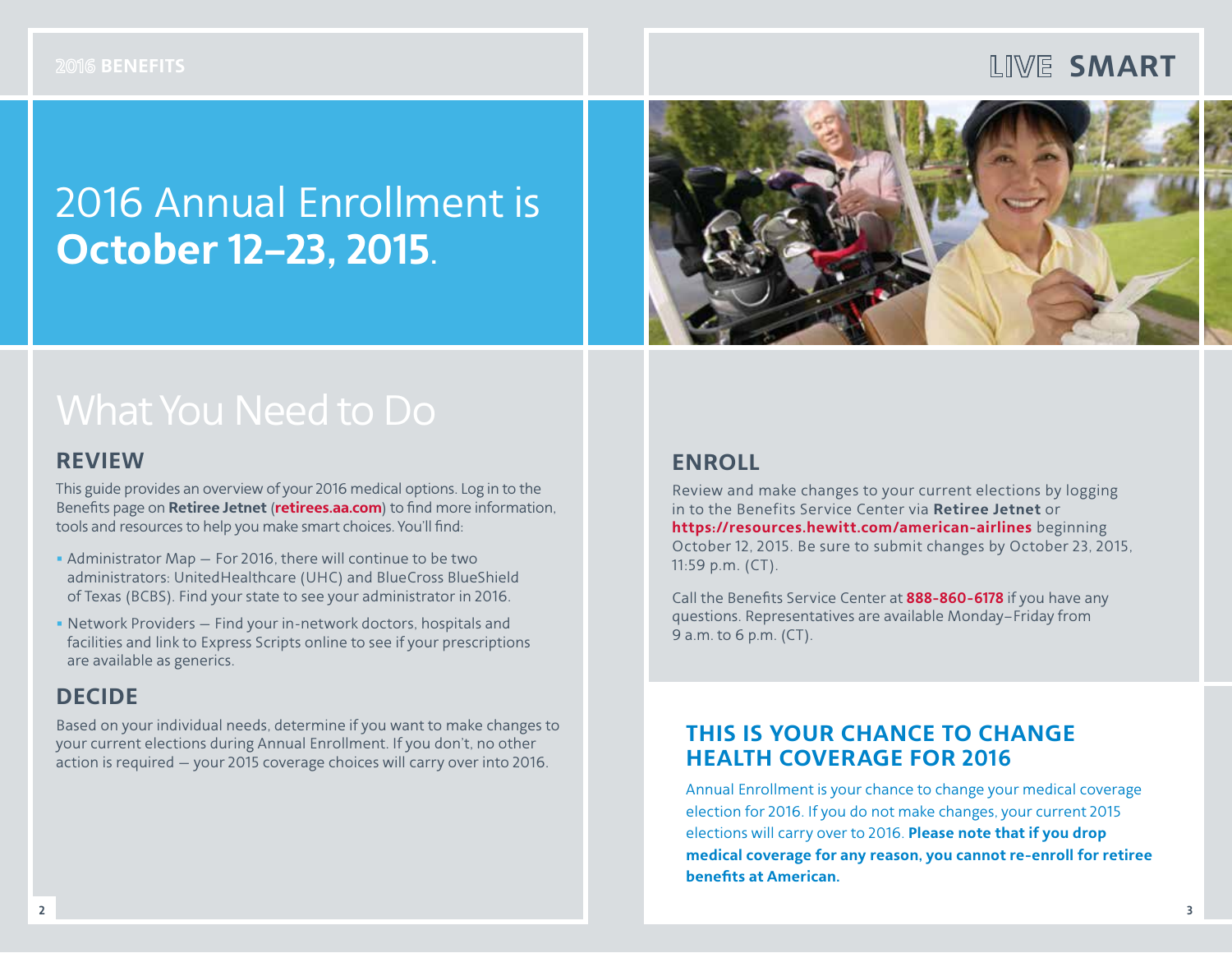Most retirees can choose between two Pre-65 retiree medical options during Annual Enrollment: the Retiree Standard Medical Option and the Retiree Value Plus Option. Retirees in Puerto Rico also have the Triple S HMO option.

#### **RETIREE STANDARD MEDICAL OPTION**

- **•** Coinsurance applies for in-network doctor office visits after you meet the deductible.
- **•** \$300,000 lifetime individual medical maximum benefit.
- **•** Your medical administrator UHC or BCBS is determined based on your address of record.
- **•** Express Scripts manages prescription drug coverage.
- **•** Lower costs when you use in-network providers.

#### **RETIREE VALUE PLUS MEDICAL OPTION**

- **•** Copays apply for in-network doctor office visits.
- **•** \$1,000,000 lifetime individual medical maximum benefit.
- **•** Your medical administrator UHC or BCBS is determined based on your address of record.
- **•** Express Scripts manages prescription drug coverage.
- **•** Lower costs when you use in-network providers.

#### **DROP 2016 COVERAGE THROUGH DECEMBER 31**

You can drop 2016 medical coverage even after enrollment ends by calling the Benefits Service Center at **888-860-6178**. Representatives are available Monday–Friday, 9 a.m.–6 p.m. (CT).

#### **NEW — HEALTH CONDITION MANAGEMENT PROGRAM**

Team up with a condition management nurse to help you live your best life!

Do you or a covered family member have a long-term (chronic) health problem? Health Condition Management programs are available to pre-65 retirees and covered spouses/domestic partners enrolled in the Retiree Standard Medical and Retiree Value Plus Options. When you join a UHC or BCBS Health Condition Management program, you can:

- **•** Work one-on-one with a personal nurse you can trust.
- **•** Learn more about your health condition.
- **•** Make a plan for managing your health today and in the future.
- **•** Feel better and get more out of life.

To learn more or to join a Health Condition Management program in 2016, call the customer service number on the back of your medical ID card.

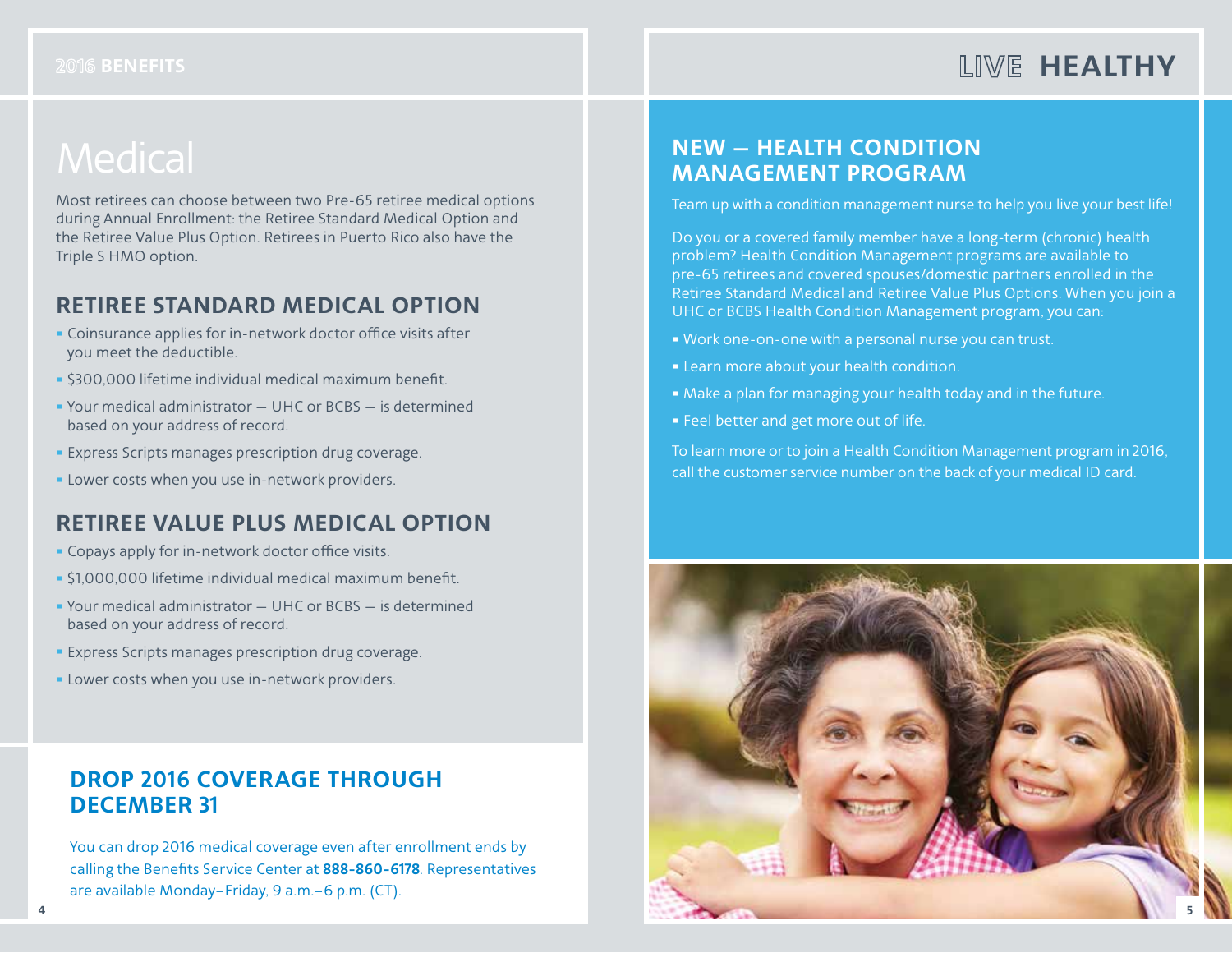#### **MEDICAL OPTIONS**

#### Retiree Standard Medical (RSM) Option

|                                                     | <b>IF YOU WERE A</b><br><b>FLIGHT ATTENDANT.</b><br><b>PILOT OR TWU</b><br><b>MEMBER</b> | IF YOU WERE AN AGENT.<br><b>MANAGEMENT</b><br><b>OR SUPPORT STAFF</b> |                       |  |
|-----------------------------------------------------|------------------------------------------------------------------------------------------|-----------------------------------------------------------------------|-----------------------|--|
|                                                     | IN-AND OUT-OF-NETWORK                                                                    | <b>IN-NETWORK</b>                                                     | <b>OUT-OF-NETWORK</b> |  |
| Individual<br>Lifetime<br>Maximum<br><b>Benefit</b> | \$300,000                                                                                | \$300,000                                                             |                       |  |
| <b>Annual Deductible</b>                            |                                                                                          |                                                                       |                       |  |
| Individual                                          | \$150                                                                                    | \$150                                                                 | \$150                 |  |
| Family                                              | \$400                                                                                    | \$400                                                                 | \$400                 |  |
| Annual Out-of-Pocket Maximum <sup>1</sup>           |                                                                                          |                                                                       |                       |  |
| Individual                                          | \$1,000                                                                                  | \$1,000                                                               | \$1,000               |  |
| Family                                              | \$3,000                                                                                  | \$3,000                                                               | \$3,000               |  |
| Coinsurance                                         | 20% after deductible                                                                     | 20% after deductible                                                  | 40% after deductible  |  |

What You Pay (after the deductible)

#### **Medical Care**

| <b>Primary Care</b><br>Physician<br>Office Visit               | 20% | 20% | 40% |
|----------------------------------------------------------------|-----|-----|-----|
| Specialist<br>Office Visit                                     | 20% | 20% | 40% |
| <b>Urgent Care Clinic</b>                                      | 20% | 20% | 40% |
| <b>Emergency Room</b>                                          | 20% | 20% | 20% |
| Inpatient<br>Hospitalization<br>(preauthorization<br>required) | 20% | 20% | 40% |

It's important to keep track of medical expenses because coverage ends when \$300,000 in expenses have been paid by the plan for a covered person, even if the person is in a course of treatment that will continue. **6** *Produce of dealine in that will continue***.</u> <b>7** *Produced by a continue of the contract of the contract of the contract of the contract of the contract of the contract of the contract of the contract of the contract* 

|                                                               | <b>IF YOU WERE A</b><br><b>FLIGHT ATTENDANT,</b><br><b>PILOT OR TWU</b><br><b>MEMBER</b>            | IF YOU WERE AN AGENT.<br><b>MANAGEMENT</b><br><b>OR SUPPORT STAFF</b>                               |                       |
|---------------------------------------------------------------|-----------------------------------------------------------------------------------------------------|-----------------------------------------------------------------------------------------------------|-----------------------|
|                                                               | IN-AND OUT-OF-NETWORK                                                                               | <b>IN-NETWORK</b>                                                                                   | <b>OUT-OF-NETWORK</b> |
|                                                               | What You Pay (after the deductible, except where noted)                                             |                                                                                                     |                       |
| <b>Prescriptions</b>                                          |                                                                                                     |                                                                                                     |                       |
| Retail<br>(up to 30 days)                                     | 20%                                                                                                 | 20%                                                                                                 | 20%                   |
| Mail Generic<br>(up to 90 days)                               | \$25 <sup>2</sup> , no deductible                                                                   | \$25 <sup>2</sup> , no deductible                                                                   | Not covered           |
| Mail Brand When<br>No Generic<br>Available<br>(up to 90 days) | 25% (\$150 max)                                                                                     | 25% (\$150 max)                                                                                     | Not covered           |
| Mail Brand When<br>Generic Available<br>(up to 90 days)       | \$25 <sup>2</sup> , no deductible,<br>plus cost difference<br>between generic and<br>brand (no max) | \$25 <sup>2</sup> , no deductible,<br>plus cost difference<br>between generic and<br>brand (no max) | Not covered           |

1 Includes medical coinsurance, but not the annual deductible, copays or prescription coinsurance.

<sup>2</sup> Copays do not apply to the annual deductible or out-of-pocket maximum.

#### **PRESCRIPTION COVERAGE**

Prescription coverage for all the options is provided through Express Scripts. For in-network services, you must show your Express Scripts ID card at the pharmacy when filling prescriptions. Coinsurance is based on the Express Scripts negotiated rate.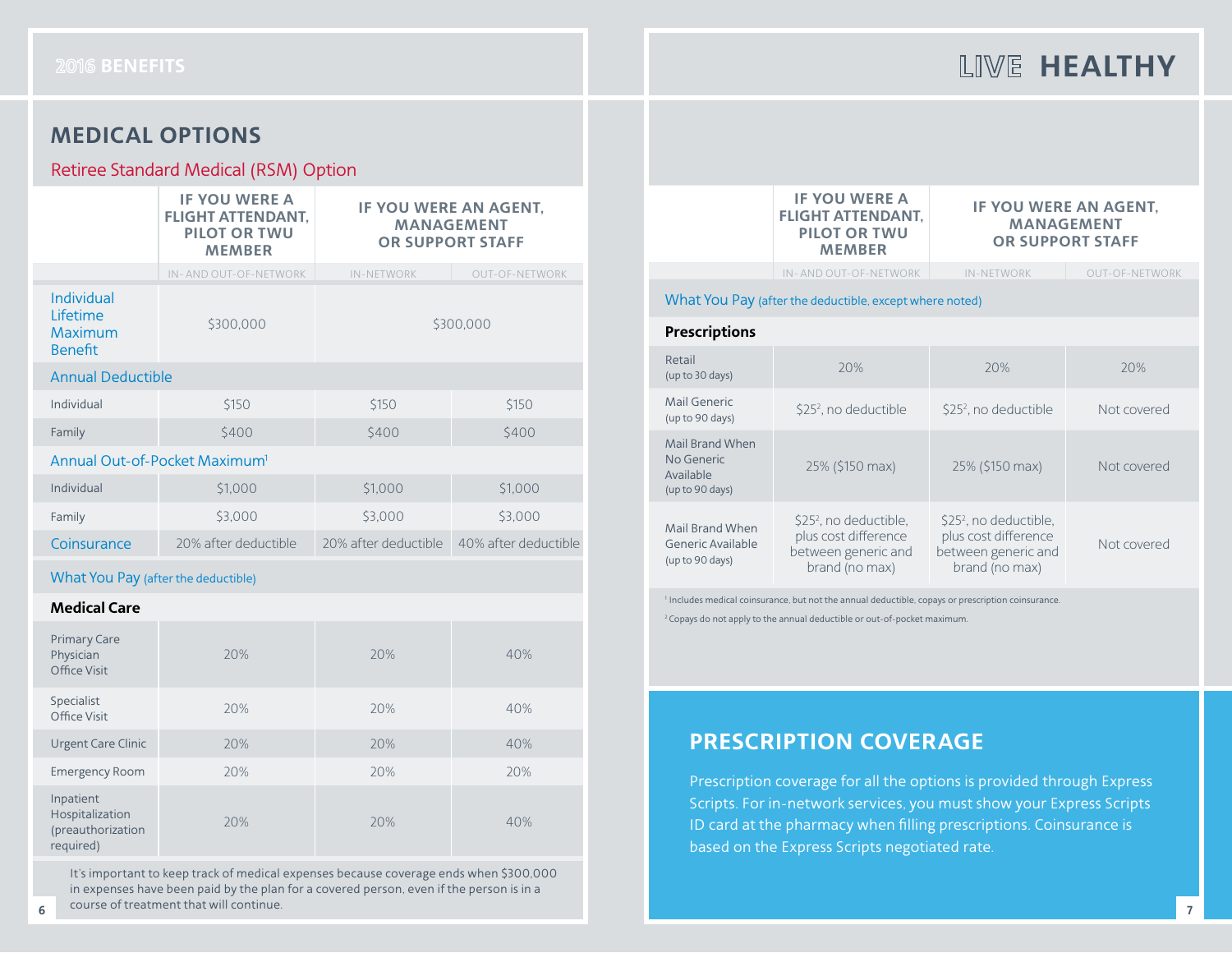#### **MEDICAL OPTIONS (CONTINUED)**

#### Retiree Value Plus Option

|                                                     | IN-NFTWORK           | <b>OUT-OF-NETWORK</b>     |  |
|-----------------------------------------------------|----------------------|---------------------------|--|
| Individual Lifetime<br><b>Maximum Benefit</b>       |                      | \$1,000,000               |  |
| <b>Annual Deductible</b>                            | \$250 per person     | \$750 per person          |  |
| <b>Annual Out-of-Pocket</b><br>Maximum <sup>1</sup> | \$1,750 per person   | No limit to your expenses |  |
| Coinsurance                                         | 15% after deductible | 35% after deductible      |  |

What You Pay (after the deductible, except where noted)

#### **Medical Care**

| Annual Routine Physical Exam                             | \$0, no deductible                | Not covered |
|----------------------------------------------------------|-----------------------------------|-------------|
| Primary Care Physician Office Visit                      | \$30 <sup>2</sup> no deductible   | 35%         |
| Specialist Office Visit                                  | \$40 <sup>2</sup> no deductible   | 35%         |
| <b>Urgent Care Clinic</b>                                | \$40 <sup>2</sup> , no deductible | 35%         |
| <b>Emergency Room</b>                                    | 15%                               | 15%         |
| Inpatient Hospitalization<br>(preauthorization required) | 15%                               | 35%         |

#### **Prescriptions**

| Retail (up to 30 days)           |                                   |                       |
|----------------------------------|-----------------------------------|-----------------------|
| Generic                          | \$10 <sup>2</sup> , no deductible | Your cost is based on |
| Formulary Brand <sup>3</sup>     | 30% (\$20 min/\$75 max)           | the Express Scripts   |
| Non-Formulary Brand <sup>3</sup> | 50% (\$35 min/\$90 max)           | in-network pricing    |
| Mail (up to 90 days)             |                                   |                       |
| Generic                          | 20% (\$0 min/\$80 max)            |                       |
| Formulary Brand <sup>3</sup>     | 30% (\$40 min/\$150 max)          | Not covered           |
| Non-Formulary Brand <sup>3</sup> | 50% (\$70 min/\$180 max)          |                       |

1 Includes medical coinsurance, but not the annual deductible, copays or prescription coinsurance.

<sup>2</sup> Does not apply to the annual deductible or out-of-pocket maximum.

<sup>3</sup> If a generic is available and you choose a brand, you will pay the amount shown plus the cost difference between the generic and the brand. In this case, maximums do not apply.



#### **WHAT YOU PAY FOR MEDICAL COVERAGE**

Aon Hewitt administers the direct bill process. Below are the monthly costs for coverage:

|                                   | <b>RETIREE STANDARD MEDICAL OPTION</b><br>AGENTS.<br><b>MANAGEMENT AND</b><br><b>TWU. PILOTS AND</b><br>REPRESENTATIVES AND<br><b>SUPPORT STAFF</b><br>FLIGHT ATTENDANTS<br>PLANNERS (RETIRED<br>(RETIRED BEFORE<br>(RETIRED BEFORE<br>BETWEEN 1/1/2011-<br>1/1/2011<br>11/1/2012)<br>10/31/2012)<br>\$58.38 |  |          |                                           |
|-----------------------------------|--------------------------------------------------------------------------------------------------------------------------------------------------------------------------------------------------------------------------------------------------------------------------------------------------------------|--|----------|-------------------------------------------|
|                                   |                                                                                                                                                                                                                                                                                                              |  |          |                                           |
| Retiree                           | \$115.00                                                                                                                                                                                                                                                                                                     |  |          | \$0                                       |
| Retiree +1 Dependent              | \$230.00                                                                                                                                                                                                                                                                                                     |  | \$116.76 | \$0                                       |
| Retiree + 2 or More<br>Dependents | \$345.00                                                                                                                                                                                                                                                                                                     |  | \$175.14 | \$0                                       |
|                                   |                                                                                                                                                                                                                                                                                                              |  |          |                                           |
|                                   | <b>RETIREE VALUE</b><br><b>PLUS OPTION</b>                                                                                                                                                                                                                                                                   |  |          | <b>HMO TRIPLE S</b><br><b>PUERTO RICO</b> |
| Retiree                           | \$155.00                                                                                                                                                                                                                                                                                                     |  |          | \$100.53                                  |
| Retiree +1 Dependent              | \$310.00                                                                                                                                                                                                                                                                                                     |  |          | \$191.00                                  |
| Retiree + 2 or More<br>Dependents | \$465.00                                                                                                                                                                                                                                                                                                     |  | \$261.18 |                                           |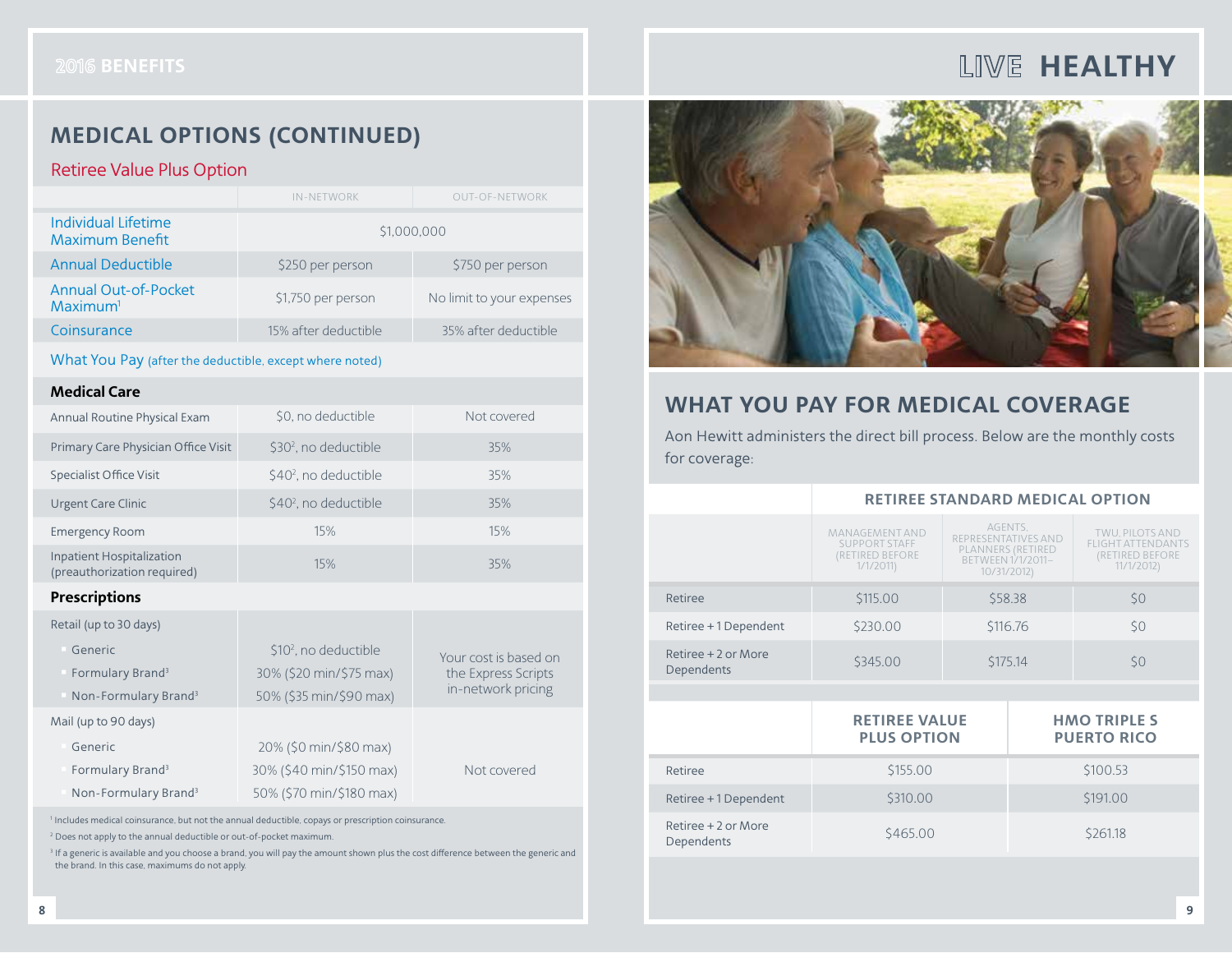

#### **CLOSE TO AGE 65? ONEEXCHANGE IS A TRUSTED ADVISOR FOR AMERICAN MEDICARE-ELIGIBLE RETIREES**

When you (or your spouse) become eligible for Medicare, OneExchange offers you a state-of-the-art Medicare marketplace with a wide variety of plans from the nation's leading health insurers. The marketplace has Medicare supplemental (Medigap), Medicare Advantage and Medicare Part D prescription drug plans, as well as vision and dental plans. OneExchange is not an insurance company. And you don't have to pay anything to use its services.

To help you decide which plan or plans are right for you, a certified and licensed benefit advisor will assist and advise you. He or she will help you compare, select and enroll in the plan(s) that fit your needs and budget.

Learn more about the available options by visiting the OneExchange website for American at **oneexchange.com/american**. If you have questions, please contact OneExchange at **844-686-0483** to speak with a benefit advisor Monday–Friday, 7 a.m.–8 p.m. (CT) .

Participate in our new **wellness program**, provided through WebMD, to start living well and feeling better today.

Programs are available to pre-65 retirees and covered spouses/domestic partners enrolled in the Retiree Standard Medical and Retiree Value Plus Options. You can work with a WebMD coach to address any lifestyle goals in the way you feel most comfortable.

**Look for more information about the new 2016 wellness program early next year.**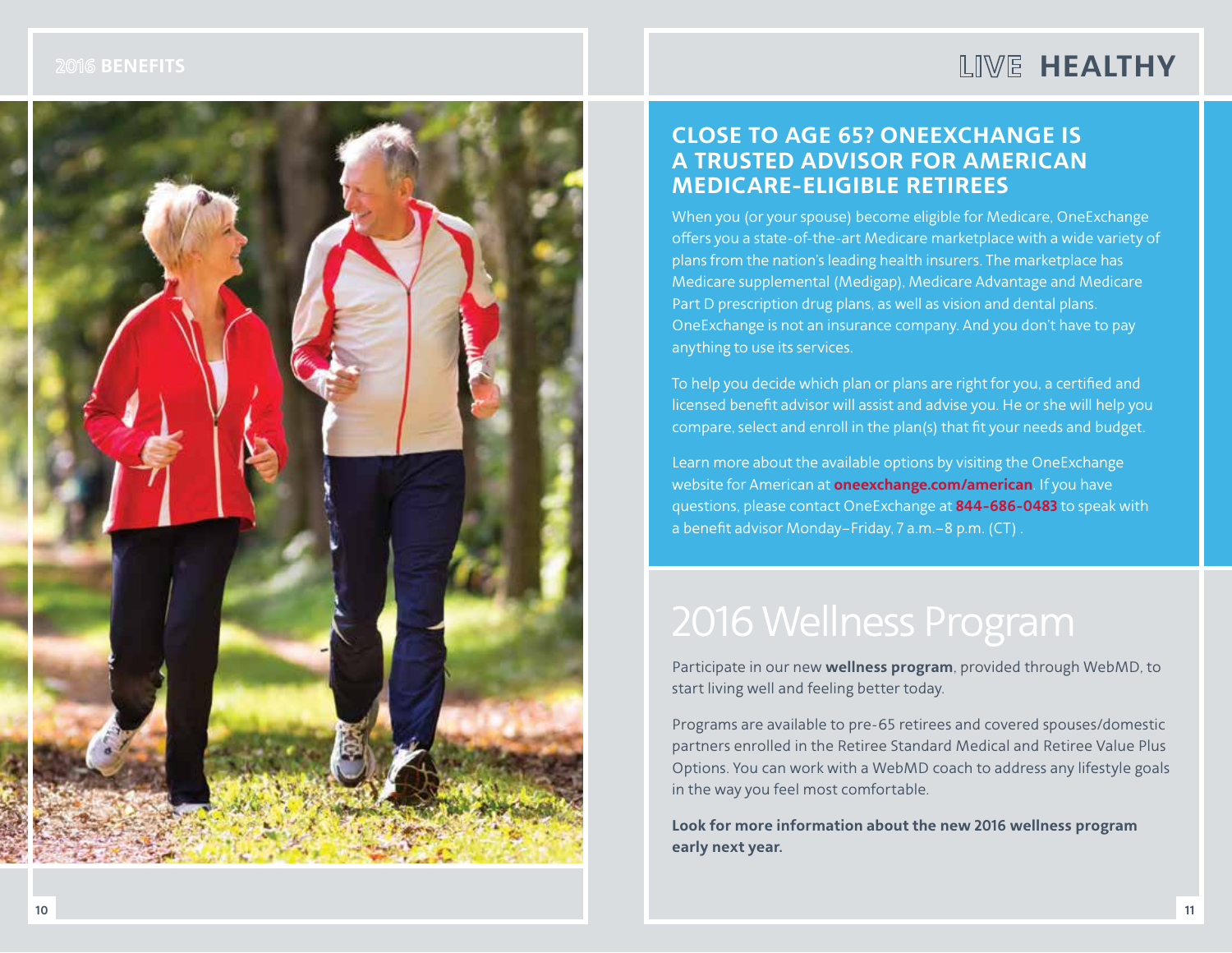#### **LIME YOUR WAY**

## Voluntary Benefits



| <b>BENEFIT</b>                               | <b>WHEN TO ENROLL</b>            | <b>HOW YOU PAY</b>                                               | <b>COVERAGE OVERVIEW</b>                                                                                                                                                                                                                                                                                                                                |
|----------------------------------------------|----------------------------------|------------------------------------------------------------------|---------------------------------------------------------------------------------------------------------------------------------------------------------------------------------------------------------------------------------------------------------------------------------------------------------------------------------------------------------|
| <b>Hyatt Legal Plan</b>                      | Now through<br>December 31, 2015 | Credit card, check                                               | The plan costs just \$227.76 annually, and provides representation, unlimited phone advice and<br>office consultations on a wide variety of personal legal matters such as:<br><b>Estate planning</b><br>Uncontested divorce<br>• Sale or purchase of primary residence<br>Immigration assistance<br><b>Family law</b><br>• Document review/preparation |
| Auto & Home Insurance                        | Anytime                          | Credit card, electronic funds<br>transfer or direct bill         | Receive money-saving discounts on your auto and home insurance.<br>Compare quotes on competitive coverage from three leading national carriers:<br><b>MetLife Auto &amp; Home</b><br><b>Travelers</b><br><b>Liberty Mutual</b>                                                                                                                          |
| <b>VPI Pet Insurance</b>                     | Anytime                          | Credit card, debit card                                          | Covers a multitude of medical problems and conditions, and a wide range of services.<br>Visit any veterinarian worldwide, even specialists or emergency providers.                                                                                                                                                                                      |
| LifeLock Identity<br><b>Theft Protection</b> | Anytime                          | Credit card, must use promo<br>code <b>AAEMP1</b> when enrolling | Provides monitoring services 24/7/365 to safeguard your personal information both online and<br>off, helping to protect you from identity theft before it happens.                                                                                                                                                                                      |

To enroll or get answers to your questions about your American voluntary benefits, go to **AAaddedbenefits.com** or call **855-550-0706**.

*This is an overview of your benefit options. The complete provisions of the plans are set forth in the plan documents, available for review from the Benefits page of Retiree Jetnet, under Official Plan Document and Summary Plan Design, or contact the Benefits Service Center at 888-860-6178. If the information in this overview is inconsistent with the plan documents, the plan documents will govern. This overview is not intended as a contract of employment or a guarantee of current, past or future employment.*

*The Group Life and Health Benefits Plan for Retirees of Participating American Airlines Group Corporation Subsidiaries and the American Airlines, Inc. Supplemental Medical Plan for Employees of Participating American Airlines Group Corporation Subsidiaries and the Long Term Care Insurance Plan for Employees of participating American Airlines Group Corporation Subsidiaries (the "plans") as it pertains to retiree medical, supplemental medical, long term care and life insurance coverage are not guaranteed.*

*An adversary proceeding between American Airlines and the Retiree Committee appointed by the Bankruptcy Court (representing retirees who commenced retiree medical benefits prior to November 1, 2012) is underway in the Bankruptcy Court, the outcome of which may result in changes to the plan and/or benefit programs for retirees. The Company reserves the right to modify, amend or terminate any of the plans, any program described in the Health & Life Benefits Guide (Guide) for Retirees, or any part thereof, at its sole discretion. Changes to the plans generally will not affect claims for services or supplies received before the change. If it becomes necessary to change the plan(s) or any programs associated with the plan(s), we will notify you promptly.*

*In the event of a conflict between the plans' provisions contained in these communications and the provisions contained in any insurance policy(ies) (for fully insured program(s)), the insurance policy (for fully insured program(s)) shall govern in all cases with respect to retirees covered by such insurance policy(ies).*